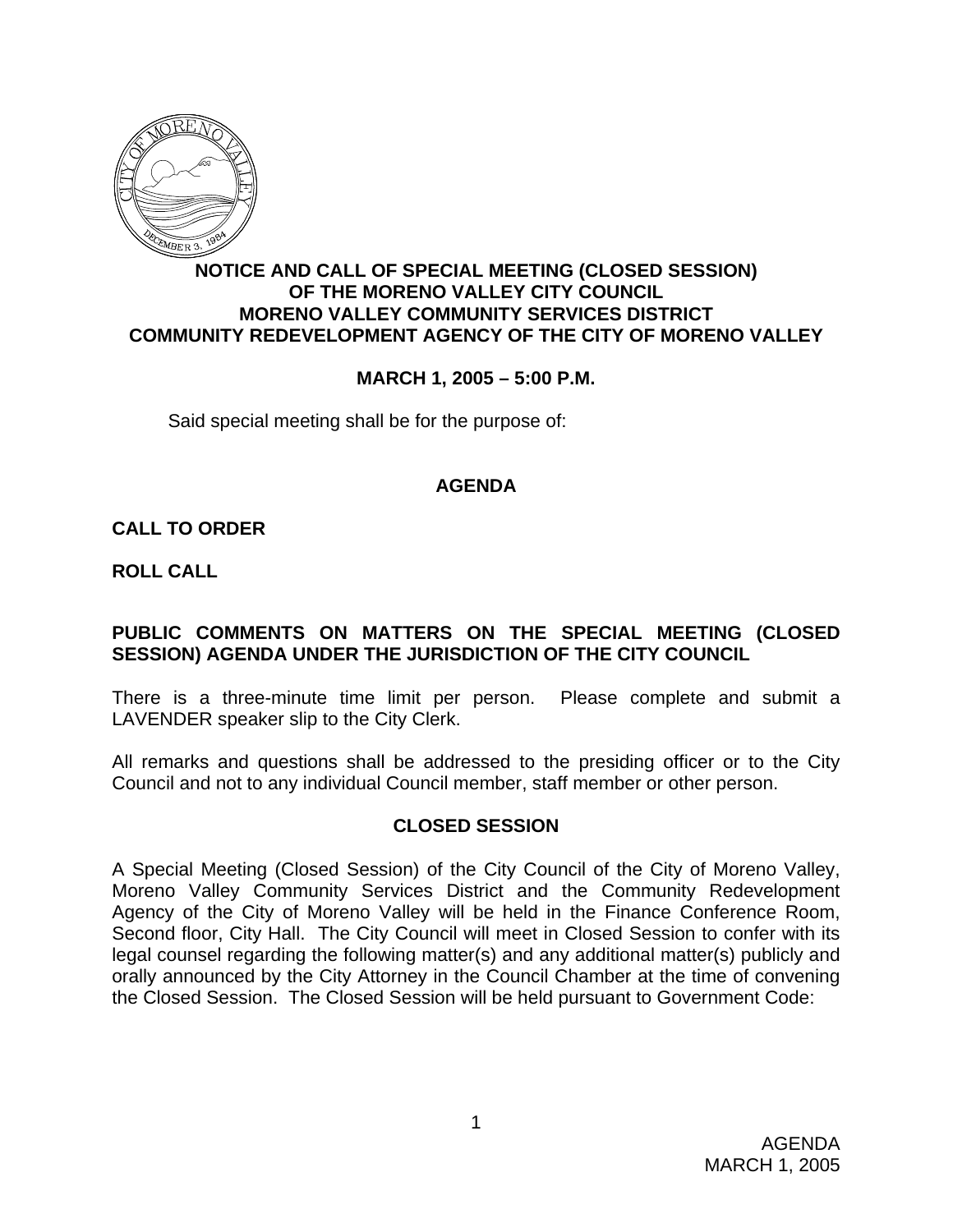- 1) SECTION 54956.9(b)(1) CONFERENCE WITH LEGAL COUNSEL SIGNIFICANT EXPOSURE TO LITIGATION Number of Cases: 2
- 2) SECTION 54956.9(c) CONFERENCE WITH LEGAL COUNSEL INITIATION OF LITIGATION Number of Cases: 2
- 3) SECTION 54957 PERSONNEL MATTER

,

Employee Performance Evaluation: City Manager (Continued from 2/1/2005)

# **REPORT OF ACTION FROM CLOSED SESSION BY CITY ATTORNEY, IF ANY**

# **ADJOURN TO SPECIAL CITY COUNCIL STUDY SESSION**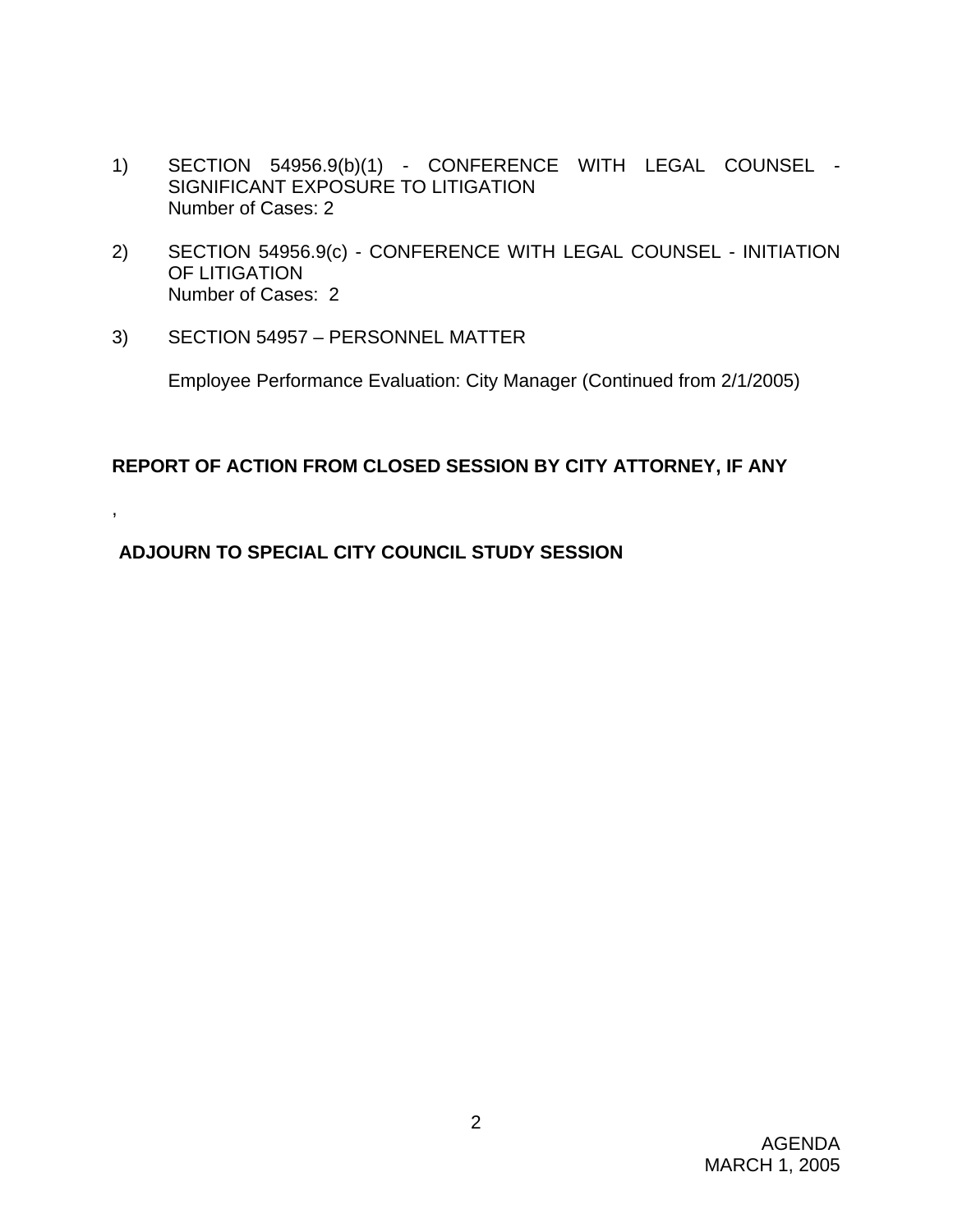### **NOTICE AND CALL OF SPECIAL MEETING OF THE CITY COUNCIL OF THE CITY OF MORENO VALLEY MORENO VALLEY COMMUNITY SERVICES DISTRICT COMMUNITY REDEVELOPMENT AGENCY OF THE CITY OF MORENO VALLEY**

### **SPECIAL STUDY SESSION**

# **MARCH 1, 2005 – 6:00 P.M.**

**NOTICE IS HEREBY GIVEN** that a special meeting (Special Study Session) of the City Council of the City of Moreno Valley, Moreno Valley Community Services District and the Community Redevelopment Agency of the City of Moreno Valley will be held on March 1, 2005, commencing at 6:00 p.m., in the City Council Chamber, City Hall, located at 14177 Frederick Street, Moreno Valley, California.

Said special meeting shall be for the purpose of:

# **AGENDA**

- **CALL TO ORDER**
- **PLEDGE OF ALLEGIANCE**
- **INVOCATION**
- **ROLL CALL**
- **INTRODUCTIONS**
- **PUBLIC COMMENTS ON MATTERS ON THE SPECIAL STUDY SESSION AGENDA UNDER THE JURISDICTION OF THE CITY COUNCIL**

There is a three-minute time limit per person. Please complete and submit a LAVENDER speaker slip to the City Clerk. All remarks and questions shall be addressed to the presiding officer or to the City Council and not to any individual Council member, staff member or other person.

- 1. General Plan Update (CDD/15 Min.) PowerPoint Presentation (Continued from 2/15/2005)
- 2. Planning Workshop (CDD/CA/45 Min.) PowerPoint Presentation  $\mathbf{\hat{v}}$

(Times shown are only estimates for staff presentation. Items may be deferred by Council if time does not permit full review.)

 $\mathbf{\hat{P}}$  Oral Presentation only – No written material provided